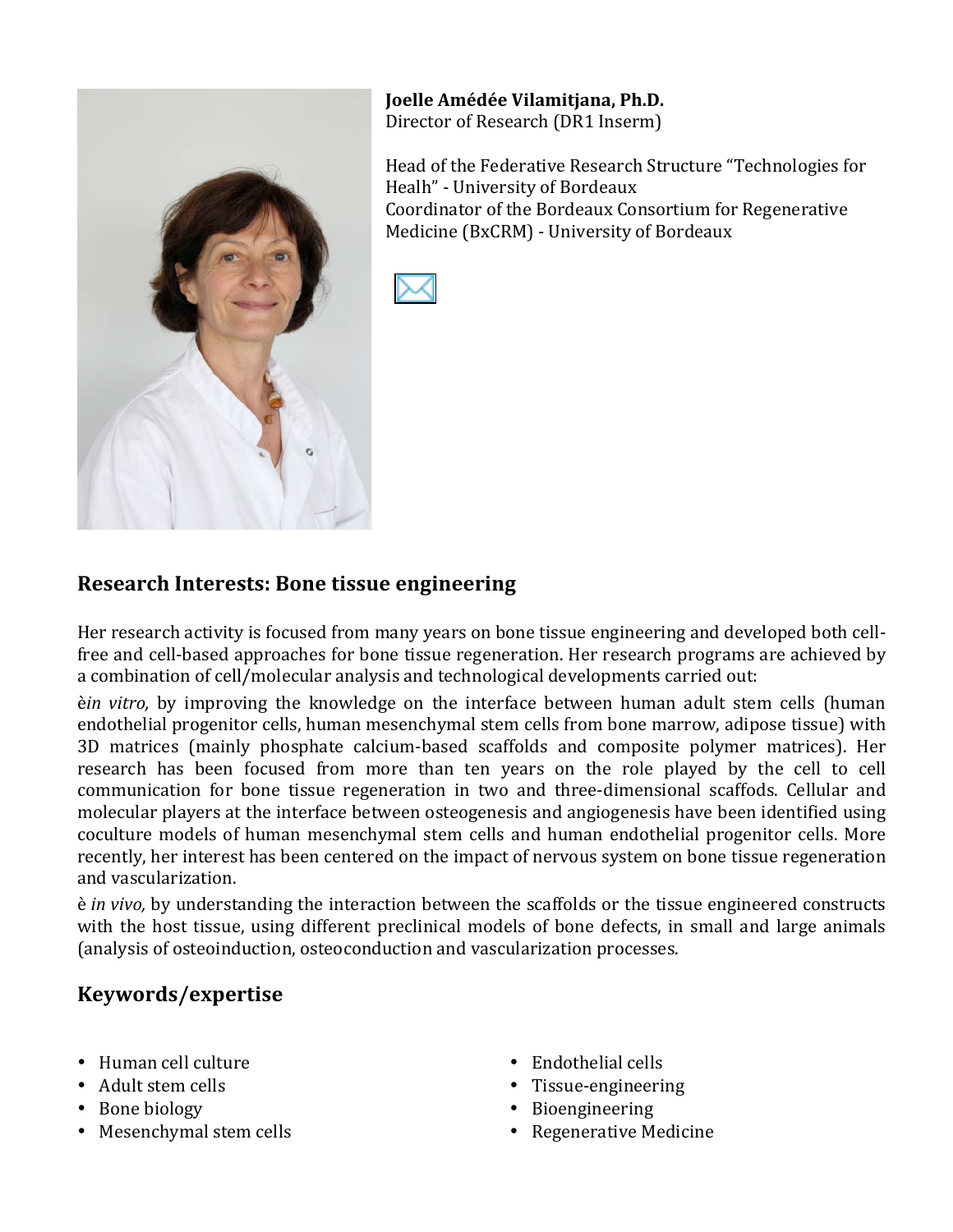- Cell-based therapies
- Cell-free strategy
- Cell communication
- $\bullet$  Gap junction
- Connexin
- Pannexin
- Scaffold
- Calcium phosphate
- Composite polymers
- Pre-clinical studies
- Osteoinduction
- osteoconduction
- Translational medicine
- Patents
- Technology transfert

#### **Selected publications from 2009**

- 1. Oliveira H, Catros S, Boiziau C, Siadous R, Marti-Munoz J, Bareille R, Rey S, Castano O, Planell J, **Amédée J, Engel E.** The proangiogenic potential of a novel calcium releasing biomaterial: Impact on cell recruitment. Acta Biomater. 2016;29:435-45.
- 2. Velard F, Schlaubitz S, Fricain JC, Guillaume C, Laurent-Maquin D, Möller-Siegert J, Vidal L, Jallot E, Sayen S, Raissle O, Nedelec JM, Vix-Guterl C, Anselme K, Amédée J<sup>\*</sup>, Laquerrière P<sup>\*</sup>. In vitro and in vivo evaluation of the inflammatory potential of various nanoporous hydroxyapatite biomaterials. Nanomedicine.  $2015;10(5):785-802$ .
- 3. Fricain JC, Schlaubitz S, Le Visage C, Arnault I, Derkaoui SM, Siadous R, Catros S, Lalande C, Bareille R, Renard M, Fabre T, Cornet S, Durand M, Léonard A, Sahraoui N, Letourneur D, Amédée **J.** A nano-hydroxyapatite - Pullulan/dextran polysaccharide composite macroporous material for bone tissue engineering. Biomaterials. 2013;34:2947-2959.
- 4. Velard F, Braux J, **Amedee J**, Laquerriere P<sup>\*</sup>. Inflammatory cell response to calcium phosphate biomaterial particles: an overview. Acta Biomater. 2013;9(2):4956-63.
- 5. Guerrero J, Catros S, Derkaoui SM, Lalande C, Siadous R, Bareille R, Thébaud N, Bordenave L Chassande O, Le Visage C, Letourneur D, **Amédée J**. Cell interactions between human progenitorderived endothelial cells and human mesenchymal stem cells in a three-dimensional macroporous polysaccharide-based scaffold promote osteogenesis. Acta Biomater 2013;9(9):8200?13.
- 6. Bidarra SJ, Barrias CC, Barbosa MA, Soares R, **Amédée J**, Granja PL. Phenotypic and proliferative modulation of human mesenchymal stem cells via crosstalk with endothelial cells. Stem Cell Res. 2011 Nov;7(3):186-97.
- 7. Lalande C, Miraux S, Derkaoui SM, Mornet S, Bareille R, Fricain JC, Franconi JM, Le Visage C, Letourneur D, **Amédée J**, Bouzier-Sore AK. Magnetic resonance imaging tracking of human adipose derived stromal cells within three-dimensional scaffolds for bone tissue engineering. Eur Cell Mater. 2011 Apr 11;21:341-54.
- 8. Li H, Daculsi R, Grellier M, Bareille R, Bourget C, Remy M, **Amedee J**. The role of vascular actors in two dimensional dialogue of human bone marrow stromal cell and endothelial cell for inducing self-assembled network. PLoS One. 2011 Feb 3;6(2):e16767.
- 9. Li H, Daculsi R, Grellier M, Bareille R, Bourget C, **Amedée J.** Role of neural-cadherin in early osteoblastic differentiation of human bone marrow stromal cells cocultured with human umbilical vein endothelial cells. Am J Physiol Cell Physiol. 2010 Aug;299(2):C422-30.
- 10. Grellier M, Bordenave L, **Amédée J.** Cell-to-cell communication between osteogenic and endothelial lineages: implications for tissue engineering. Trends Biotechnol. 2009 Oct; 27(10): 562-71.